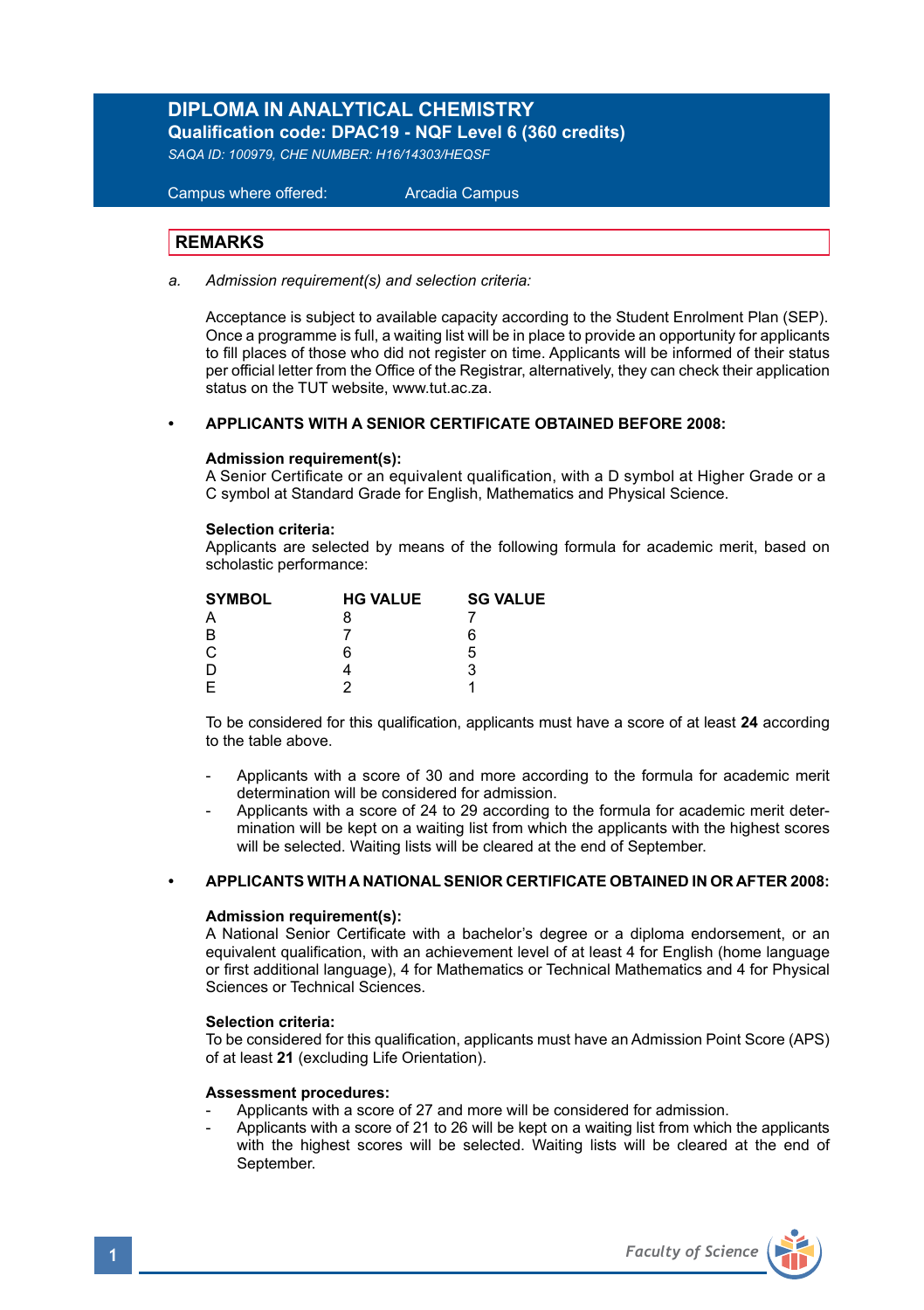#### **• APPLICANTS WITH A NATIONAL CERTIFICATE (VOCATIONAL):**

#### **Admission requirement(s):**

A National Certificate (Vocational) with a bachelor's degree or a diploma endorsement, with at least 50% for English (home language or first additional language) and 50% for Mathematics, 40% for Life Orientation (excluded for APS calculation), 50% for Sciences, 50% in any two compulsory vocational subjects.

#### **Selection criteria:**

To be considered for this qualification, applicants must have an Admission Point Score (APS) of at least **21** (excluding Life Orientation).

#### **Assessment procedures:**

- Applicants with a score of 27 and more will be considered for admission.
- Applicants with a score of 21 to 26 will be kept on a waiting list from which the applicants with the highest scores will be selected. Waiting lists will be cleared at the end of September.
- *b. Recognition of Prior Learning (RPL), equivalence and status:* See Chapter 30 of Students' Rules and Regulations.
- *c. Intake for the qualification:* January only.
- *d. Presentation:*  Day classes.
- *e. Minimum duration:* Three years.
- *f. Exclusion and readmission:* See Chapter 2 of Students' Rules and Regulations.
- *g. Practicals:* It is compulsory for students to attend 100% of the practical classes. Students must pass the practical component of a module to be admitted to the examination.
- *h. Textbooks:* Textbooks and other educational material will be required.
- *i. Personal protective equipment:* Specific safety wear is compulsory (where applicable), and students must purchase it themselves.
- *j. WIL in Analytical Chemistry I:* See Chapter 5 of Students' Rules and Regulations.

### **CURRICULUM**

| <b>FIRST YEAR</b> |                                          |              |               |                               |  |
|-------------------|------------------------------------------|--------------|---------------|-------------------------------|--|
| <b>CODE</b>       | <b>MODULE</b>                            | <b>NOF-L</b> | <b>CREDIT</b> | <b>PREREQUISITE MODULE(S)</b> |  |
| AYC105D           | Analytical Chemistry I                   | (5)          | (24)          |                               |  |
| CAP105X           | Communication for Academic<br>Purposes   | (5)          | (10)          |                               |  |
| CHM105X           | Chemistry I                              | (5)          | (24)          |                               |  |
| CPL105X           | <b>Computer Literacy</b>                 | (5)          | (10)          |                               |  |
| <b>INI125D</b>    | Information Literacy I<br>(block module) | (5)          | (2)           |                               |  |
| <b>LFI125X</b>    | Life Skills I (block module)             | (5)          | (2)           |                               |  |

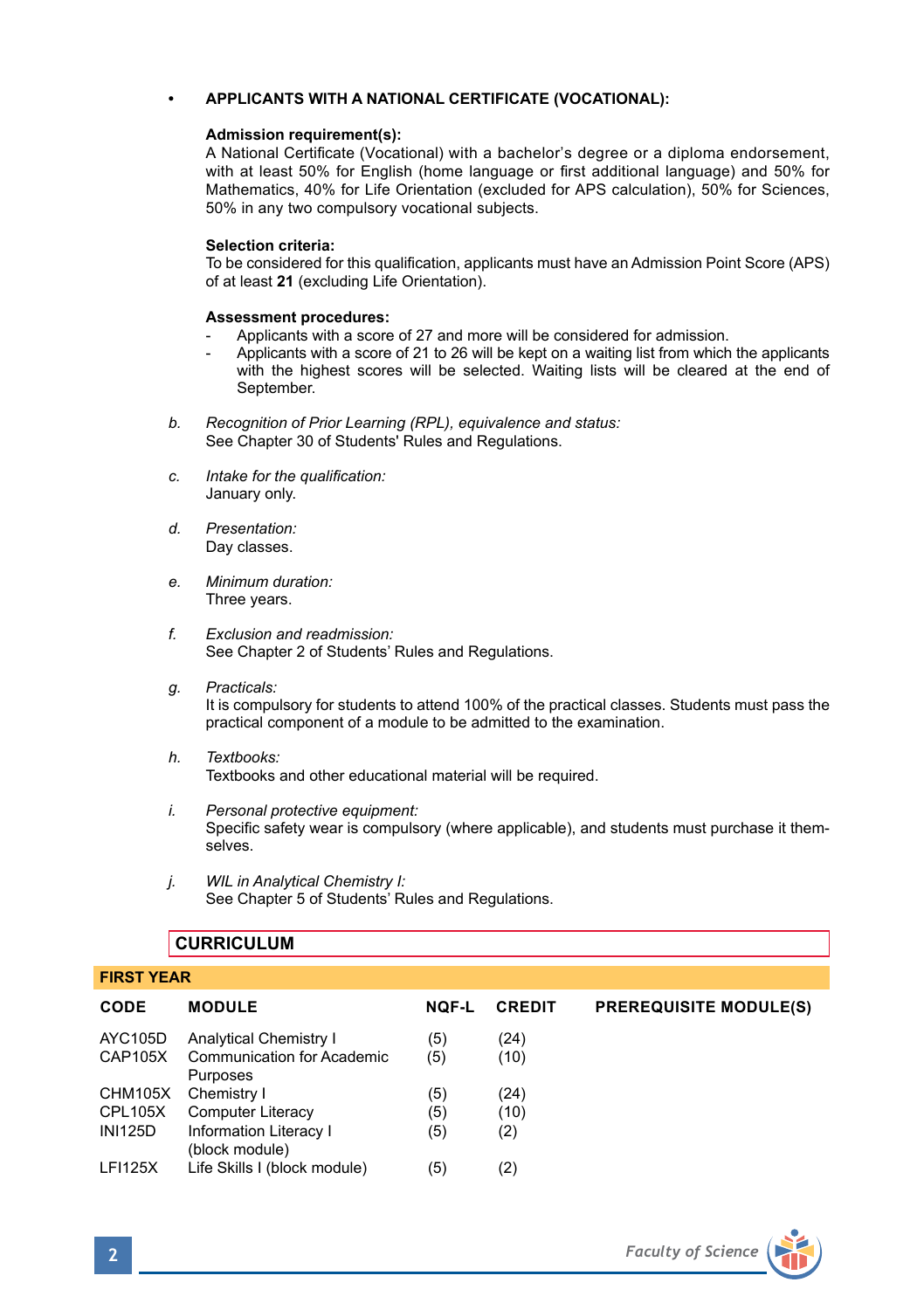| <b>MAT105X</b><br><b>PHI105X</b>            | Mathematics I<br>Physics I                                                        | (5)<br>(5)        | (24)<br>(24)         |                                                                                                                                                          |
|---------------------------------------------|-----------------------------------------------------------------------------------|-------------------|----------------------|----------------------------------------------------------------------------------------------------------------------------------------------------------|
|                                             | TOTAL CREDITS FOR THE FIRST YEAR:                                                 |                   | 120                  |                                                                                                                                                          |
| <b>SECOND YEAR</b>                          |                                                                                   |                   |                      |                                                                                                                                                          |
| <b>CODE</b>                                 | <b>MODULE</b>                                                                     | <b>NOF-L</b>      | <b>CREDIT</b>        | <b>PREREQUISITE MODULE(S)</b>                                                                                                                            |
| <b>FIRST SEMESTER</b>                       |                                                                                   |                   |                      |                                                                                                                                                          |
| <b>EVC216D</b>                              | <b>Environmental Chemistry I</b>                                                  | (6)               | (12)                 | <b>Analytical Chemistry I</b><br>Chemistry I<br>Chemistry I<br>Chemistry I<br>Chemistry I<br>Mathematics I                                               |
| <b>INA216X</b><br>OCA216X<br><b>PCA216X</b> | Inorganic Chemistry IIA<br>Organic Chemistry IIA<br><b>Physical Chemistry IIA</b> | (6)<br>(6)<br>(6) | (12)<br>(12)<br>(12) |                                                                                                                                                          |
|                                             | TOTAL CREDITS FOR THE SEMESTER:                                                   |                   | 48                   |                                                                                                                                                          |
| <b>SECOND SEMESTER</b>                      |                                                                                   |                   |                      |                                                                                                                                                          |
| <b>INB216X</b><br>MSP216D                   | Inorganic Chemistry IIB<br>Molecular Spectroscopy I                               | (6)<br>(6)        | (18)<br>(18)         | Inorganic Chemistry IIA<br>Inorganic Chemistry IIA<br>Organic Chemistry IIA<br>Physical Chemistry IIA<br>Organic Chemistry IIA<br>Physical Chemistry IIA |
| OCB216X<br>PCB216X                          | Organic Chemistry IIB<br><b>Physical Chemistry IIB</b>                            | (6)<br>(6)        | (18)<br>(18)         |                                                                                                                                                          |
|                                             |                                                                                   |                   |                      |                                                                                                                                                          |
|                                             | TOTAL CREDITS FOR THE SEMESTER:                                                   |                   | 72                   |                                                                                                                                                          |
|                                             | TOTAL CREDITS FOR THE SECOND YEAR:                                                |                   | 120                  |                                                                                                                                                          |
| <b>THIRD YEAR</b>                           |                                                                                   |                   |                      |                                                                                                                                                          |
| <b>CODE</b>                                 | <b>MODULE</b>                                                                     | <b>NOF-L</b>      | <b>CREDIT</b>        | <b>PREREQUISITE MODULE(S)</b>                                                                                                                            |
| <b>FIRST SEMESTER</b>                       |                                                                                   |                   |                      |                                                                                                                                                          |
| ASP316D<br>CQA316D                          | Atomic Spectroscopy III<br><b>Chemical Quality Assurance III</b>                  | (6)<br>(6)        | (18)<br>(12)         | Molecular Spectroscopy I<br><b>Analytical Chemistry I</b>                                                                                                |
| CTG316D                                     | Chromatography III                                                                | (6)               | (18)                 | Environmental Chemistry I<br>Inorganic Chemistry IIB                                                                                                     |
| ETC316D                                     | Electrochemistry III                                                              | (6)               | (12)                 | Organic Chemistry IIB<br><b>Physical Chemistry IIB</b>                                                                                                   |
|                                             | TOTAL CREDITS FOR THE SEMESTER:                                                   |                   | 60                   |                                                                                                                                                          |
| <b>SECOND SEMESTER</b>                      | On completion of all the modules.                                                 |                   |                      |                                                                                                                                                          |
|                                             | WAC316D WIL in Analytical Chemistry I                                             | (6)               | (60)                 |                                                                                                                                                          |
|                                             | TOTAL CREDITS FOR THE SEMESTER:                                                   |                   | 60                   |                                                                                                                                                          |
|                                             | TOTAL CREDITS FOR THE THIRD YEAR:                                                 |                   | 120                  |                                                                                                                                                          |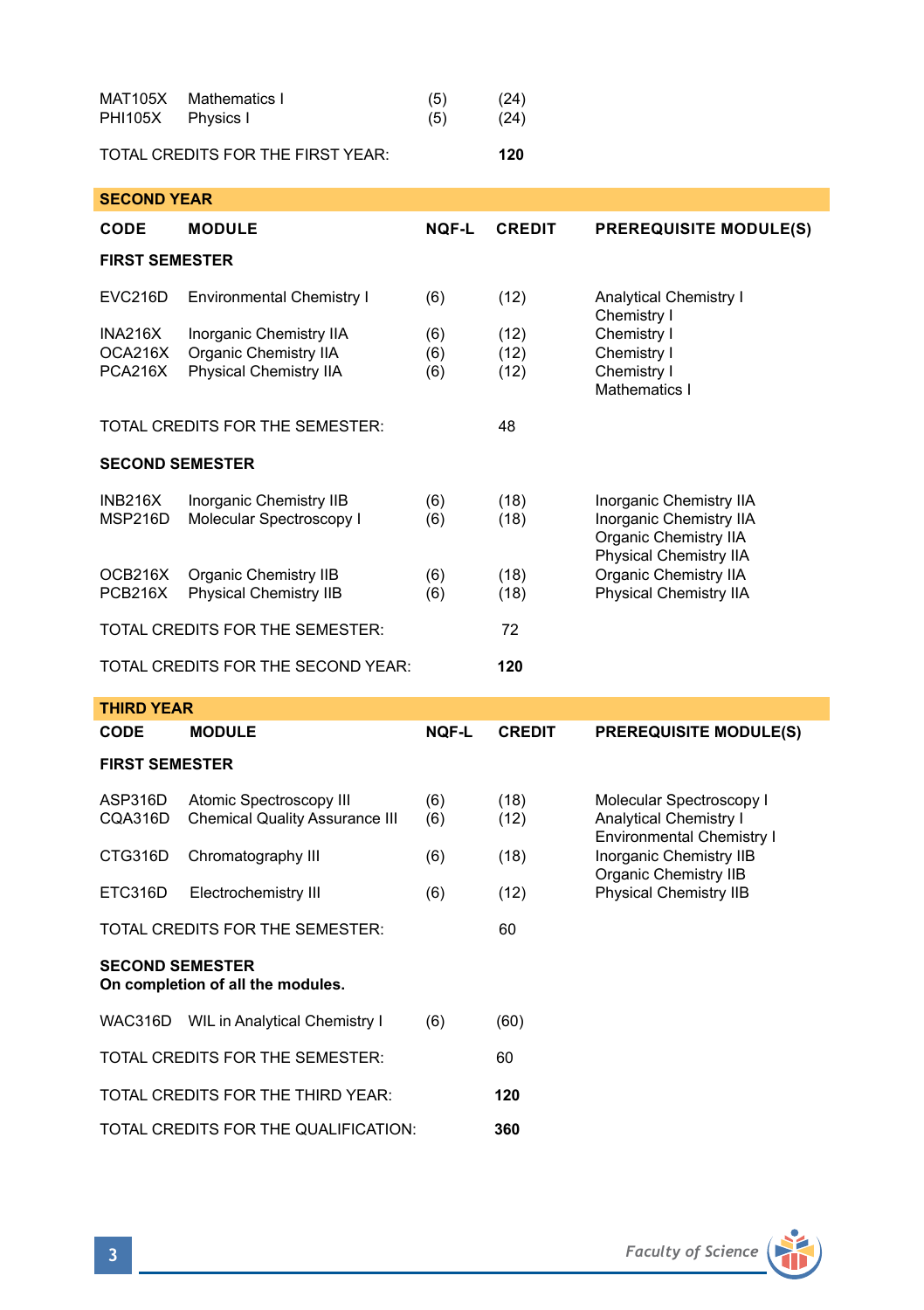# **MODULE INFORMATION (OVERVIEW OF SYLLABUS)**

The syllabus content is subject to change to accommodate industry changes. Please note that a more detailed syllabus is available at the Department or in the study guide that is applicable to a particular module.At time of publication, the syllabus content was defined as follows:

### **A**

#### **ANALYTICAL CHEMISTRY I (AYC105D) 1 X 3-HOUR PAPER** *(Module custodian: Department of Chemistry)*

Chemicals, Apparatus and Unit Conversions. Calculations used in Analytical Chemistry. Titrimetric methods. Gravimetric methods. Aqueous solutions and Chemical Equilibria. Statistical methods. (Total tuition time: ± 240 hours)

### ATOMIC SPECTROSCOPY III (ASP316D) **1 ATOMIC SPECTROSCOPY III** (ASP316D)

*(Module custodian: Department of Chemistry)*

Introduction to Atomic Spectroscopy. Standardisation and Calibration. Signals and Noise. Atomic Absorption Spectrometry. Atomic Emission Spectrometry. Atomic X-ray Spectrometry. (Total tuition time: ± 180 hours)

### **C**

# **CHEMICAL QUALITY ASSURANCE III (CQA316D) 1 X 3-HOUR PAPER**

*(Module custodian: Department of Chemistry)*

Introduction to Chemical Quality Assurance. Sampling methods. Validation of Analytical methods. Statistics in Analytical Chemistry. Quality Control Techniques. Documents for Quality Assurance. Organising, auditing and Standard Operating Procedures. Laboratory facilities and Information Management Systems. International standards and Laboratory Accreditation. (Total tuition time: ± 120 hours)

### **CHEMISTRY I (CHM105X) 1 X 3-HOUR PAPER**

### *(Module custodian: Department of Chemistry)*

The role and importance of chemistry in everyday life. Classification and properties of matter. Units of measurement. Atoms, molecules and ions. The modern view of atomic structure and the use of electron configurations in chemical bonding. The periodic table of elements. The use of IUPAC rules for naming inorganic compounds. Application of the mole concept in stoichiometric calculations. Reactions in aqueous solutions. Chemical equilibrium. Fundamental concepts in electrochemistry. Organic nomenclature. (Total tuition time: ± 240 hours)

### **CHROMATOGRAPHY III (CTG316D) 1 X 3-HOUR PAPER**

#### *(Module custodian: Department of Chemistry)*

Principles of chromatography. Classification of chromatographic methods. Van Deempter equation and the application thereof. Optimisation of column performance. Applications of chromatography. Gas and liquid chromatography instrumentation. Planar chromatography. (Total tuition time: ± 180 hours)

# **COMMUNICATION FOR ACADEMIC PURPOSES (CAP105X) 1 X 3-HOUR PAPER**

### *(Module custodian: Department of Applied Languages)*

A workable knowledge of English is an essential skill for any graduate who is required to conduct themselves successfully in a professional working environment. This module will equip students with the competencies required to compose a selection of written texts related to communicating both internally and externally within a professional environment. In addition, the module includes strategies that are essential for the effective communication in various situations, including small groups to avoid unproductive conflict, a multicultural context, etc. (Total tuition time: not available)

### **COMPUTER LITERACY (CPL105X)** CONTINUOUS ASSESSMENT

#### *(Module custodian: End User Computing Unit)*

Introduction of information literacy. Development of a search strategy and application of a search string to search engines and academic databases. Evaluation of information sources. Ethical and legal use of information. (Total tuition time: not available)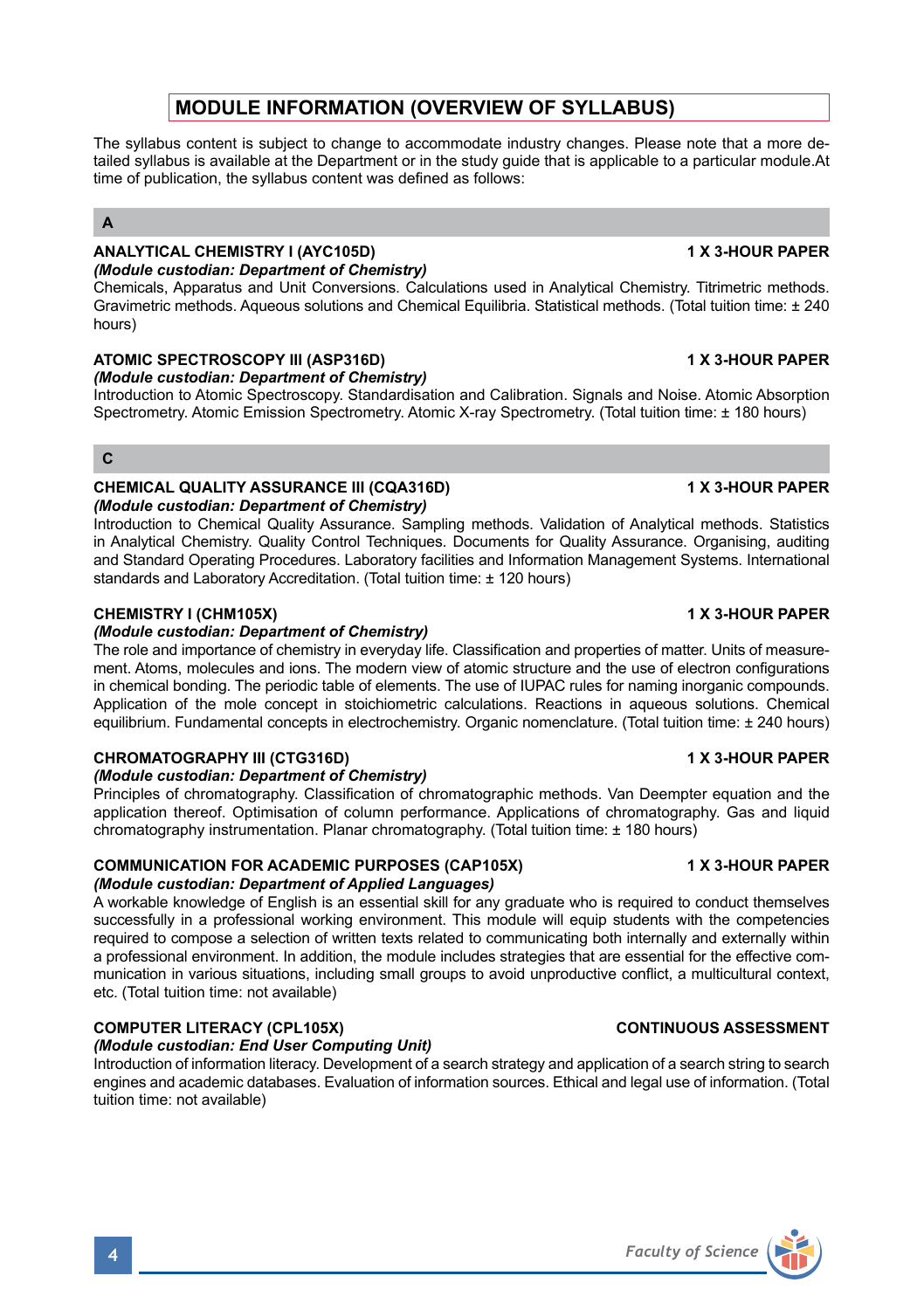### **ELECTROCHEMISTRY III (ETC316D) 1 X 3-HOUR PAPER**

#### *(Module custodian: Department of Chemistry)*

Introduction to electroanalytical methods. Potentiometry. Conductiometry. Fundamentals and functioning of electrochemical cells. Galvanic and electrolytic cells. Reference and indicator electrodes. (Total tuition time:  $± 120$  hours)

#### **ENVIRONMENTAL CHEMISTRY I (EVC216D) 1 X 3-HOUR PAPER**

### *(Module custodian: Department of Chemistry)*

Chemical fate and transport. Aquatic Chemistry. Oxidation-Reduction in Aquatic Chemistry. Phase Interactions in Aquatic Chemistry. Aquatic Microbial Chemistry. Water Pollution. Water Treatment. Chemical Analysis of Water and Wastewater. (Total tuition time: ± 120 hours)

#### **I**

#### **INFORMATION LITERACY I (INI125D) CONTINUOUS ASSESSMENT**

#### *(Module custodian: Directorate of Library and Information Services)*

Introduction of information literacy. Development of a search strategy and application of a search string to search engines and academic databases. Evaluation of information sources. Ethical and legal use of information. (Total tuition time: not available)

#### **INORGANIC CHEMISTRY IIA (INA216X)** 1 X 3-HOUR PAPER

### *(Module custodian: Department of Chemistry)*

Covalent and metallic bonding. Ionic Bonding. Solvent systems and acid-base behaviour. Redox Chemistry. Hydrogen and some of its compounds. Alkali metals and their compounds. Alkali earth metals and their compounds. Boron and aluminum and their compounds. Carbon and silicon and their compounds. Nitrogen and phosphorous and their compounds. Oxygen and sulphur and their compounds. The Halogens and their compounds. (Total tuition time: ± 120 hours)

#### **INORGANIC CHEMISTRY IIB (INB216X)** 1 X 3-HOUR PAPER

#### *(Module custodian: Department of Chemistry)*

The Lewis electron-dot structures. Formal charges. The Valence Shell Electron Pair Repulsion Theory. The Valence Bond Theory. The Molecular Orbital Theory. Coordination numbers and geometries. Types of ligands. Nomenclature. Isomers. Crystal field splitting. Distortion of complexes. Properties of the d-block elements. Titanium; Vanadium; Chromium; Manganese; Iron; Cobalt; Nickel; Copper; Silver; Gold; Zinc; Cadmium; Mercury. (Total tuition time: ± 180 hours)

#### **L**

#### *(Module custodian: Directorate of Student Development and Support)*

Academic, personal and socio-emotional skills development for students in higher education. Personal and social dimensions address: effective planning and self-management (goal setting and time management); Adjusting to university life (student life, diversity and change); Intra- and interpersonal skills development (conflict management, self-esteem, relationship management); Effective living (healthy living, HIV education, substance abuse); Academic dimension addresses: academic skills for university (e.g. critical thinking, creativity, managing assignments and assessments). (Total tuition time: not available)

#### **M**

#### **MATHEMATICS I (MAT105X)** 1 X 3-HOUR PAPER

#### *(Module custodian: Department of Mathematics and Statistics)*

Consolidation of existing knowledge of and introduction to new types of functions; solution of systems of equations using matrices; introduction to vector algebra and complex numbers; application of differentiation and integration to solve well-defined problems. (Total tuition time: ± 120 hours)

#### **LIFE SKILLS I (LFI125X) CONTINUOUS ASSESSMENT**

# **5** *Faculty of Science*